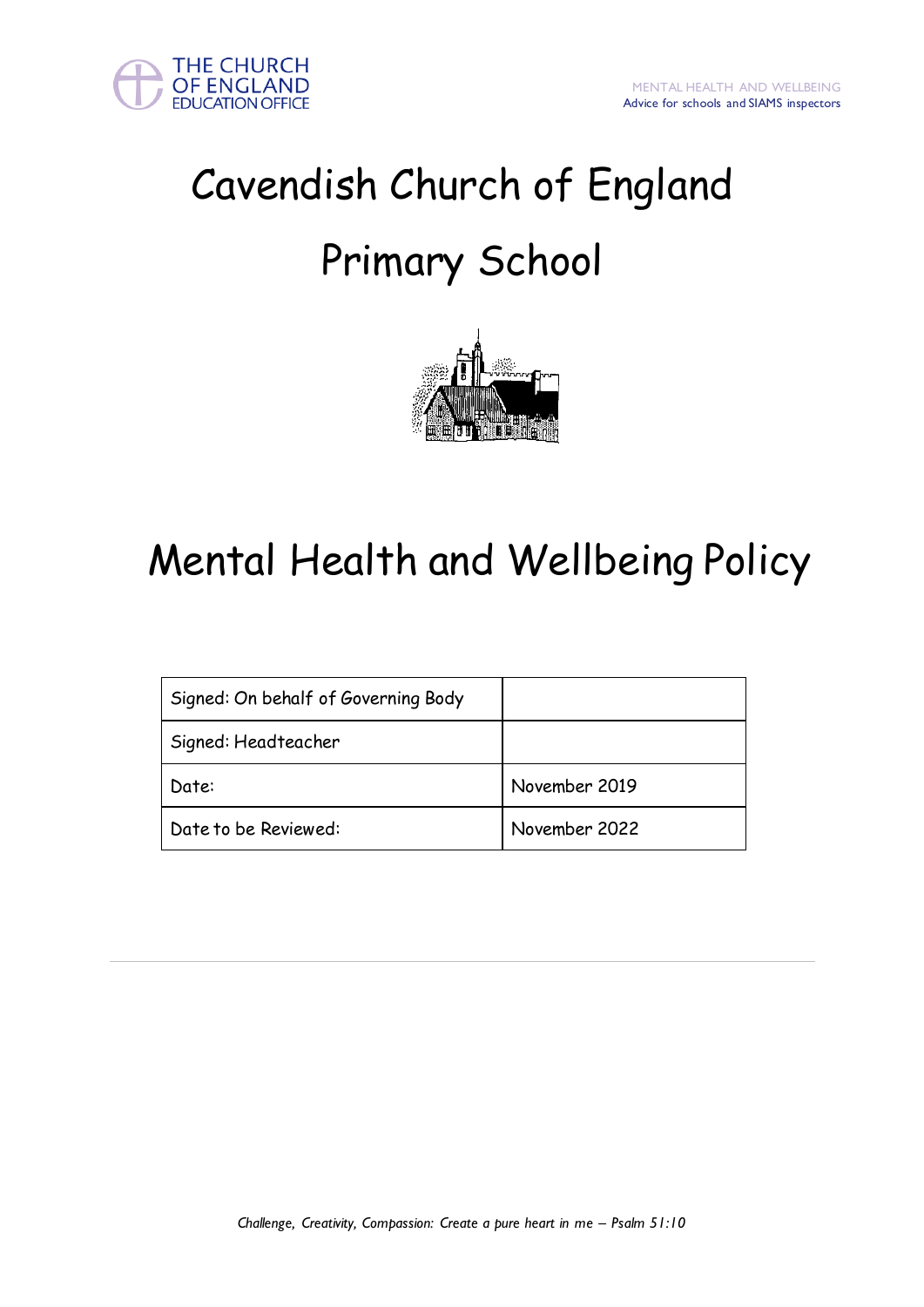

*Mental health is a state of well-being in which every individual realises his or her own potential, can cope with the normal stresses of life, can work productively and fruitfully, and is able to make a contribution to her or his community. (World Health Organization)* 

In our school our Christian vision shapes all we do.

*Challenge, Creativity, Compassion: Create a pure heart in me – Psalm 51:10*

Our School Vision Statement reflects this commitment as children and staff are taught to challenge inequality, prejudice, bulling and harm; to respond with compassion and sensitivity to individual need and to respect the rights of all individuals to be safe and nurtured within God"s world.

We aim to promote positive mental health for every member of our staff and pupil body. We pursue this aim using both universal, whole school approaches and specialised, targeted approaches aimed at vulnerable pupils or adults.

In addition to promoting positive mental health and wellbeing, we aim to recognise and respond to need as it arises. By developing and implementing practical, relevant and effective mental health and wellbeing policies and procedures we can promote a safe and stable environment for pupils affected both directly, and indirectly by mental health and wellbeing issues.

# **Scope**

This document describes the school"s approach to promoting positive mental health and wellbeing. It should be read in conjunction with the School Health & Safety Policy. This policy is intended as guidance for all staff including non-teaching staff and governors.

This policy should be read in conjunction with our medical policy in cases where a pupil"s mental health and wellbeing overlaps with or is linked to a medical issue and the SEND policy where a pupil has an identified special educational need.

The policy aims to:

- Promote positive mental health and wellbeing in all staff and pupils
- Increase understanding and awareness of common mental health issues
- Alert staff to early warning signs of poor mental health and wellbeing
- Provide support to staff working with young people with mental health and wellbeing issues
- Provide support to pupils suffering mental ill health and their peers and parents/carers

# **Lead Members of Staff**

Whilst all staff have a responsibility to promote the mental health of pupils. Staff with a specific, relevant remit include:

C Wass- Designated Safeguarding Lead A Lewis – Alternate Designated Safeguarding Lead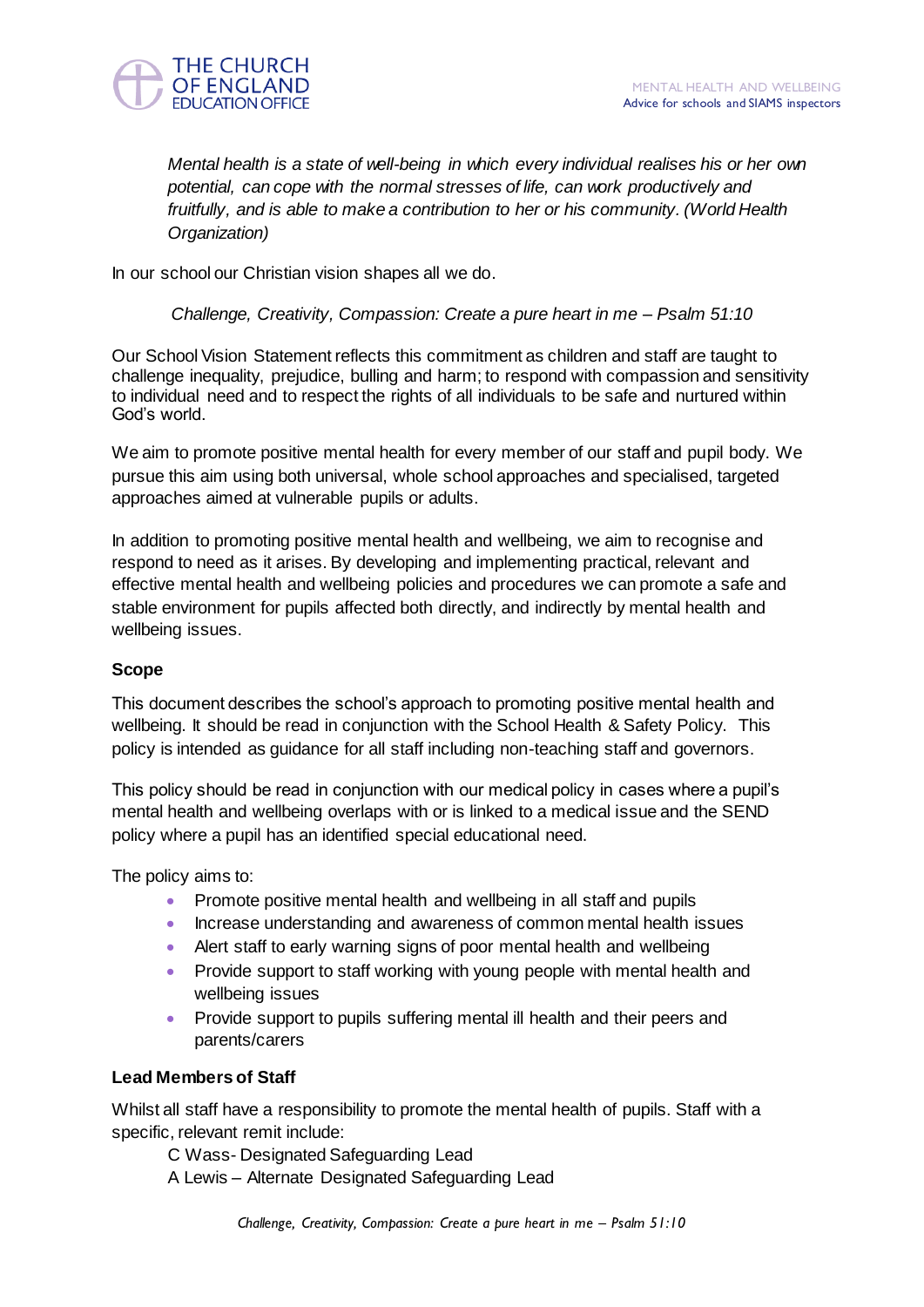

N Fenn – Safeguarding Alternate E Ling - Mental Health and Emotional Wellbeing Staff Member R Byford - Lead First Aider C Wass - CPD Lead C Wass - Head of PSHE E Clarke – Staff Lead for Wellbeing Children"s Council

Any member of staff who is concerned about the mental health or wellbeing of a pupil should speak to the Mental Health Lead in the first instance. If there is a fear that the pupil is in danger of immediate harm then the normal child protection procedures should be followed with an immediate referral to the Designated Child Protection Office staff or the head teacher. If the pupil presents a medical emergency then the normal procedures for medical emergencies should be followed, including alerting the first aid staff and contacting the emergency services if necessary.

Advice will be sought through Suffolk"s Emotional Wellbeing Hub and Gateway. Direct referrals can also be accessed through the Gateway:

Gateway.mayden.co.uk/referral-v2/2703a180-2ff7-4779-866b-6de81ecd8b1b

Where a referral to a wellbeing service is appropriate, this will be led and managed by the Headteacher, Mental Health Lead. Guidance about referring to Suffolk Children & Young People"s Emotion Wellbeing Hub is provided in Appendix A.

# **Individual Care Plans**

It is helpful to draw up an individual care plan for pupils causing concern or who receives a diagnosis pertaining to their mental health. This should be drawn up involving the pupil, the parents and relevant health professionals. This can include:

- Details of a pupil's condition
- Special requirements and precautions
- Medication and any side effects
- What to do, and who to contact in an emergency
- The role the school can play

# **Teaching about Mental Health and Wellbeing**

The skills, knowledge and understanding needed by our pupils to keep themselves and others physically and mentally healthy and safe are included as part of our developmental PSHE curriculum.

The specific content of lessons will be determined by the specific needs of the cohort being taught but there will always be an emphasis on enabling pupils to develop the skills, knowledge, understanding, language and confidence to seek help, as needed, for themselves or others.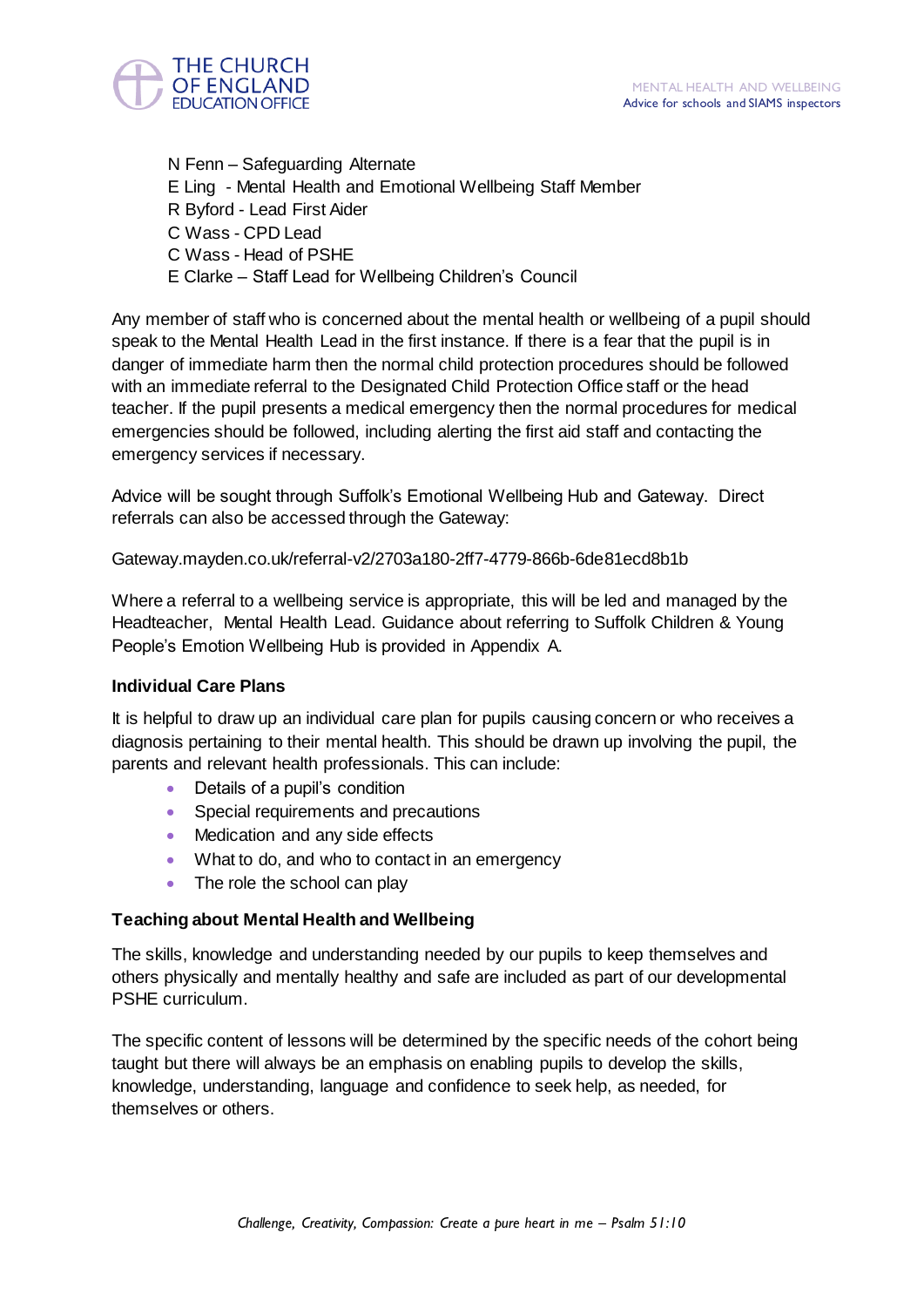

We will follow the PSHE Association Guidance<sup>1</sup>to ensure that we teach mental health and emotional wellbeing issues in a safe and sensitive manner which helps rather than harms.

Additionally we provide support for Mental Health and Wellbeing in our curriculum PSHE, Tai Chi, Art.

Forest School plays a vital role in nurturing the Wellbeing of an individual developing a sense of personal awareness, achievement and emotional reflection.

Daily Collective Worship provides opportunities for spiritual reflection.

Through intervention groups:

- After school and before school club promote link of physical health to mental wellbeing
- Clubs always offer quiet reflection, wellbeing/craft opportunities.
- Suffolk wellbeing group, School Feelings Group

We work in collaboration with OneLife Suffolk:

- Whole school teaching actions and interventions
- Promote at school fetes and fairs
- Staff CPD
- Family events
- Signposting

# **Signposting**

We will ensure that staff, pupils and parents are aware of sources of support within school and in the local community. What support is available within our school and local community, who it is aimed at and how to access it is outlined in Appendix B.

We will display relevant sources of support in communal areas and toilets and will regularly highlight sources of support to pupils within relevant parts of the curriculum. Whenever we highlight sources of support, we will increase the chance of pupil help-seeking by ensuring pupils understand:

- What help is available
- Who it is aimed at
- How to access it
- Why to access it
- What is likely to happen next

 <sup>1</sup> Teacher Guidance: Preparing to teach about mental health and emotional wellbeing URL= [https://www.pshe-](https://www.pshe-association.org.uk/curriculum-and-resources/resources/guidance-preparing-teach-about-mental-health-and)

[association.org.uk/curriculum-and-resources/resources/guidance-preparing-teach-about-mental-health-and](https://www.pshe-association.org.uk/curriculum-and-resources/resources/guidance-preparing-teach-about-mental-health-and)(accessed 02.02.2018)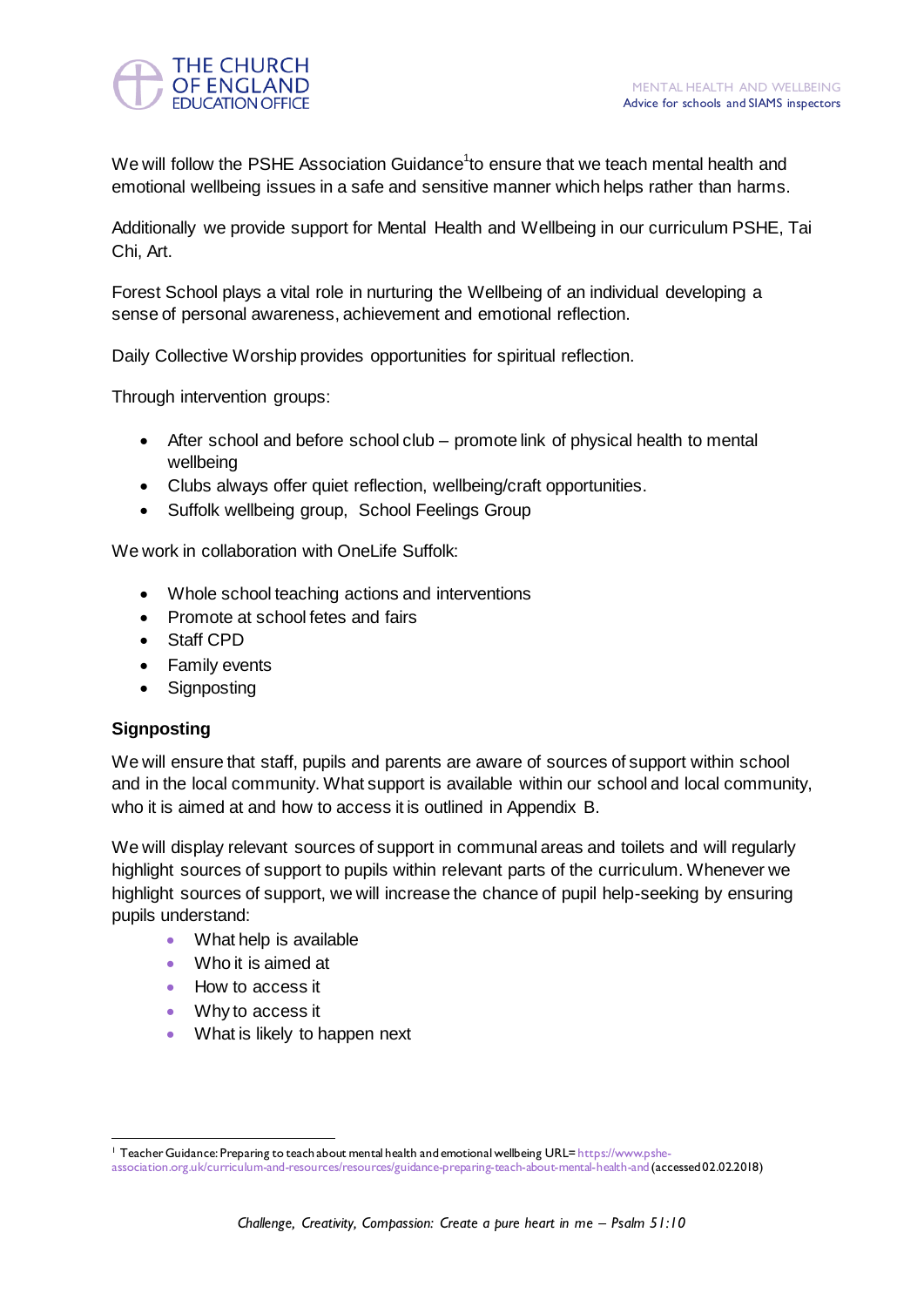

# **Warning Signs**

School staff may become aware of warning signs which indicate a pupil is experiencing mental health or emotional wellbeing issues. These warning signs should always be taken seriously and staff observing any of these warning signs should communicate their concerns with C Wass, our Mental Health and Emotional Wellbeing Lead or E Ling, our Mental Health and Emotional Wellbeing Staff Member.

Possible warning signs include:

- Physical signs of harm that are repeated or appear non-accidental
- Changes in eating / sleeping habits
- Increased isolation from friends or family, becoming socially withdrawn
- Changes in activity and mood
- **Lowering of academic achievement**
- Talking or joking about self-harm or suicide
- Abusing drugs or alcohol
- Expressing feelings of failure, uselessness or loss of hope
- Changes in clothing  $-$  e.g. long sleeves in warm weather
- Secretive behaviour
- Skipping PE or getting changed secretively
- Lateness to or absence from school
- Repeated physical pain or nausea with no evident cause
- An increase in lateness or absenteeism

# **Managing disclosures**

A pupil may choose to disclose concerns about themselves or a friend to any member of staff so all staff need to know how to respond appropriately to a disclosure.

If a pupil chooses to disclose concerns about their own mental health or that of a friend to a member of staff, the member of staff's response should always be calm, supportive and nonjudgemental.

Staff should listen, rather than advise and our first thoughts should be of the pupil"s emotional and physical safety rather than of exploring "Why?" For more information about how to handle mental health disclosures sensitively see Appendix D.

All disclosures should be recorded in writing and held on the pupil"s confidential file. This written record should include:

- Date
- The name of the member of staff to whom the disclosure was made
- Main points from the conversation
- Agreed next steps

This information should be shared with the mental health lead, Headteacher, who will provide and store the record appropriately and offer support and advice about next steps.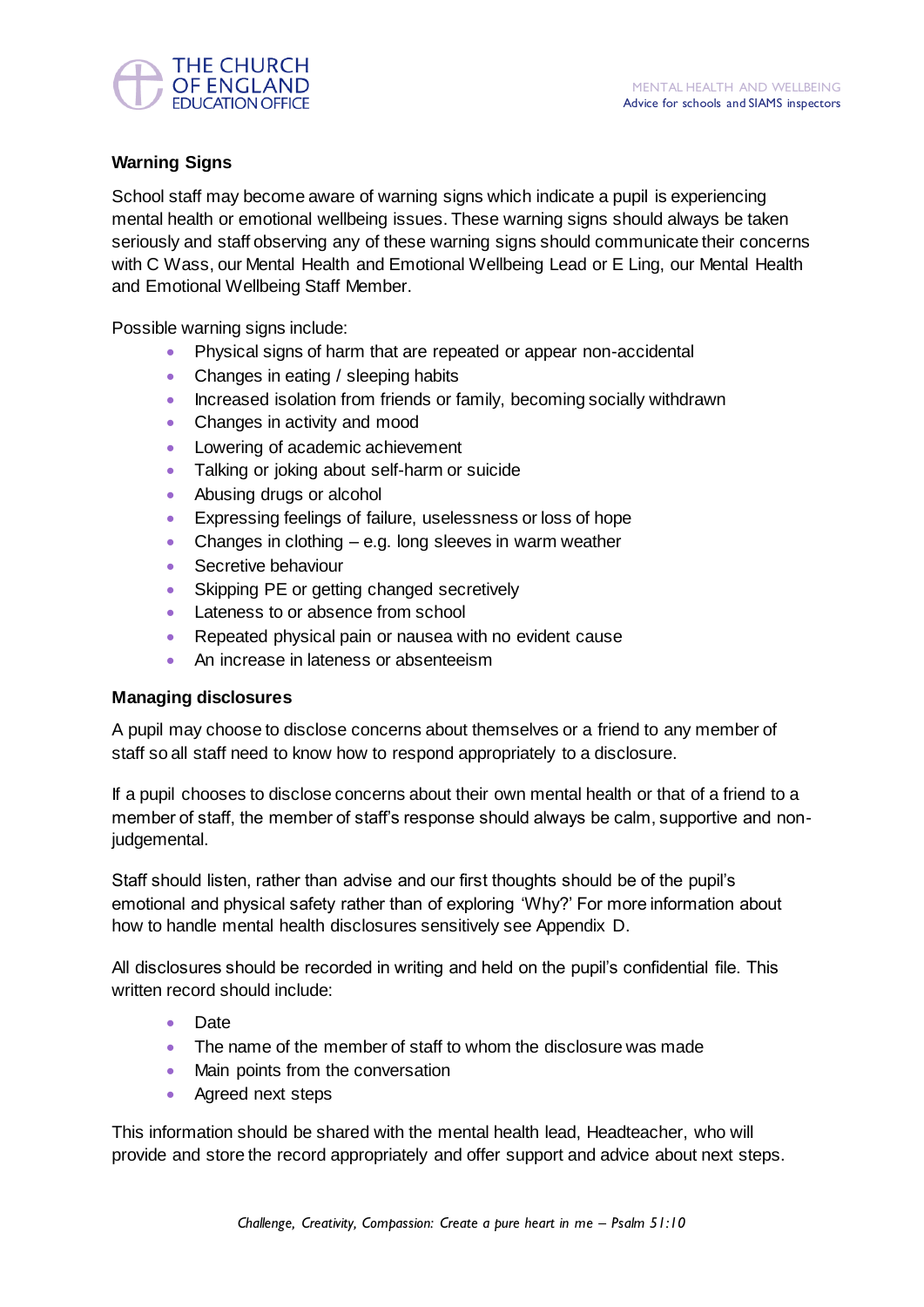

See Appendix A for guidance about making a referral to Suffolk Emotional Wellbeing Gateway & Mental Health Services.

# **Confidentiality**

We should be honest with regards to the issue of confidentiality. If we it is necessary for us to pass our concerns about a pupil on then we should discuss with the pupil:

- Who we are going to talk to
- What we are going to tell them
- Why we need to tell them

We should never share information about a pupil without first telling them. Ideally, we would receive their consent, though there are certain situations when information must always be shared with another member of staff and / or a parent, particularly if a pupil is in danger of harm.

It is always advisable to share disclosures with a colleague, usually the Mental Health and Emotional Wellbeing Lead, C Wass, this helps to safeguard our own emotional wellbeing as we are no longer solely responsible for the pupil, it ensures continuity of care in our absence and it provides an extra source of ideas and support. We should explain this to the pupil and discuss with them who it would be most appropriate and helpful to share this information with. Children at Cavendish School nominate a named adult each year, and this should be offered as the first point of contact.

Parents should be informed if there are concerns about their mental health and wellbeing and pupils may choose to tell their parents themselves. If this is the case, the pupil should be given 24 hours to share this information before the school contacts parents. We should always give pupils the option of us informing parents for them or with them.

If a child gives us reason to believe that there may be underlying child protection issues, parents should not be informed, but the Designated Safeguarding Lead, C Wass, must be informed immediately.

# **Working with Parents and Carers**

Where it is deemed appropriate to inform parents and carers, we need to be sensitive in our approach. Before disclosing to parents and carers we should consider the following questions (on a case by case basis):

- Can the meeting happen face to face? This is preferable.
- Where should the meeting happen?
- Who should be present? Consider parents, the pupil, other members of staff.
- What are the aims of the meeting?

It can be shocking and upsetting for parents to learn of their child"s issues and many may respond with anger, fear or upset during the first conversation. We should be accepting of this (within reason) and give the parent time to reflect. It is an expectation normally that all visitors to the school will uphold the school"s ethos and vision as outlined in the Visits Policy.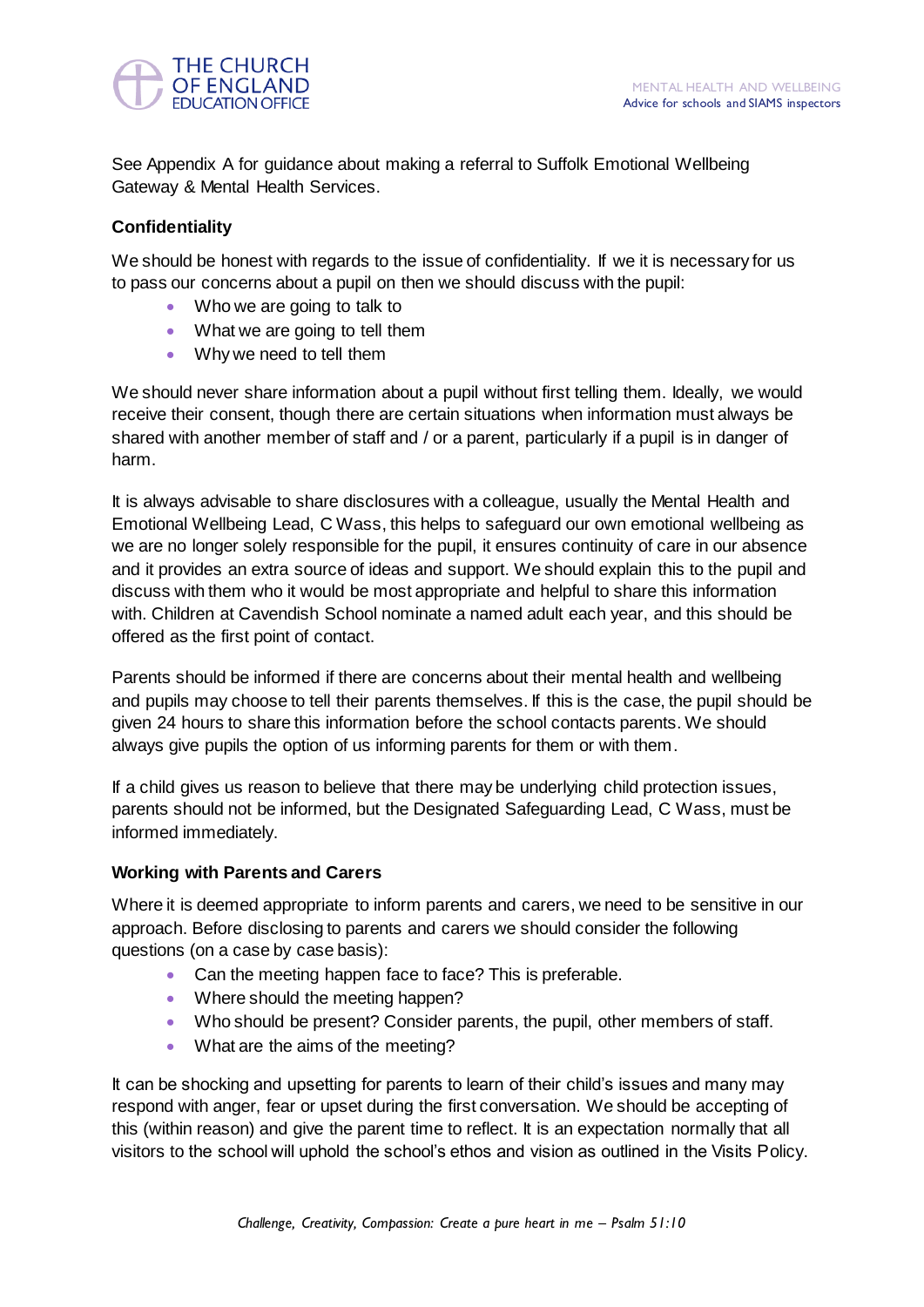

We should always highlight further sources of information and give leaflets to take away where possible. Sharing sources of further support aimed specifically at parents can also be helpful too e.g. parent helplines and forums.

We should always provide clear means of contacting us with further questions and consider booking in a follow up meeting or phone call right away as parents often have many questions as they process the information. Finish each meeting with agreed next step and always keep a brief record of the meeting on the child"s confidential record.

# **Working with All Parents and Carers**

Parents are often very welcoming of support and information from the school about supporting their children"s emotional and mental health. In order to support parents we will:

- Highlight sources of information and support about common mental health issues on our school website
- Ensure that all parents are aware of who to talk to, and how to get about this, if they have concerns about their own child or a friend of their child
- Make our mental health policy easily accessible to parents
- Share ideas about how parents can support positive mental health in their children through regular information sharing
- Keep parents informed about the mental health topics their children are learning about in PSHE and share ideas for extending and exploring this learning at home

# **Supporting Peers**

When a pupil is suffering from mental health issues, it can be a difficult time for their friends. Friends often want to support but do not know how. In the case of self-harm or eating disorders, it is possible that friends may learn unhealthy coping mechanisms from each other. In order to keep peers safe, we will consider on a case by case basis which friends may need additional support. Support will be provided either in one to one or group settings and will be guided by conversations by the pupil who is suffering and their parents with whom we will discuss:

- What it is helpful for friends to know and what they should not be told
- How friends can best support
- Things friends should avoid doing / saying which may inadvertently cause upset
- Warning signs that their friend help (e.g. signs of relapse)

Additionally, we will want to highlight with peers:

- Where and how to access support for themselves
- Safe sources of further information about their friend's condition
- Healthy ways of coping with the difficult emotions they may be feeling

# **Training**

As a minimum, all staff will receive regular training about recognising and responding to mental health issues as part of their regular child protection training in order to enable them to keep pupils safe.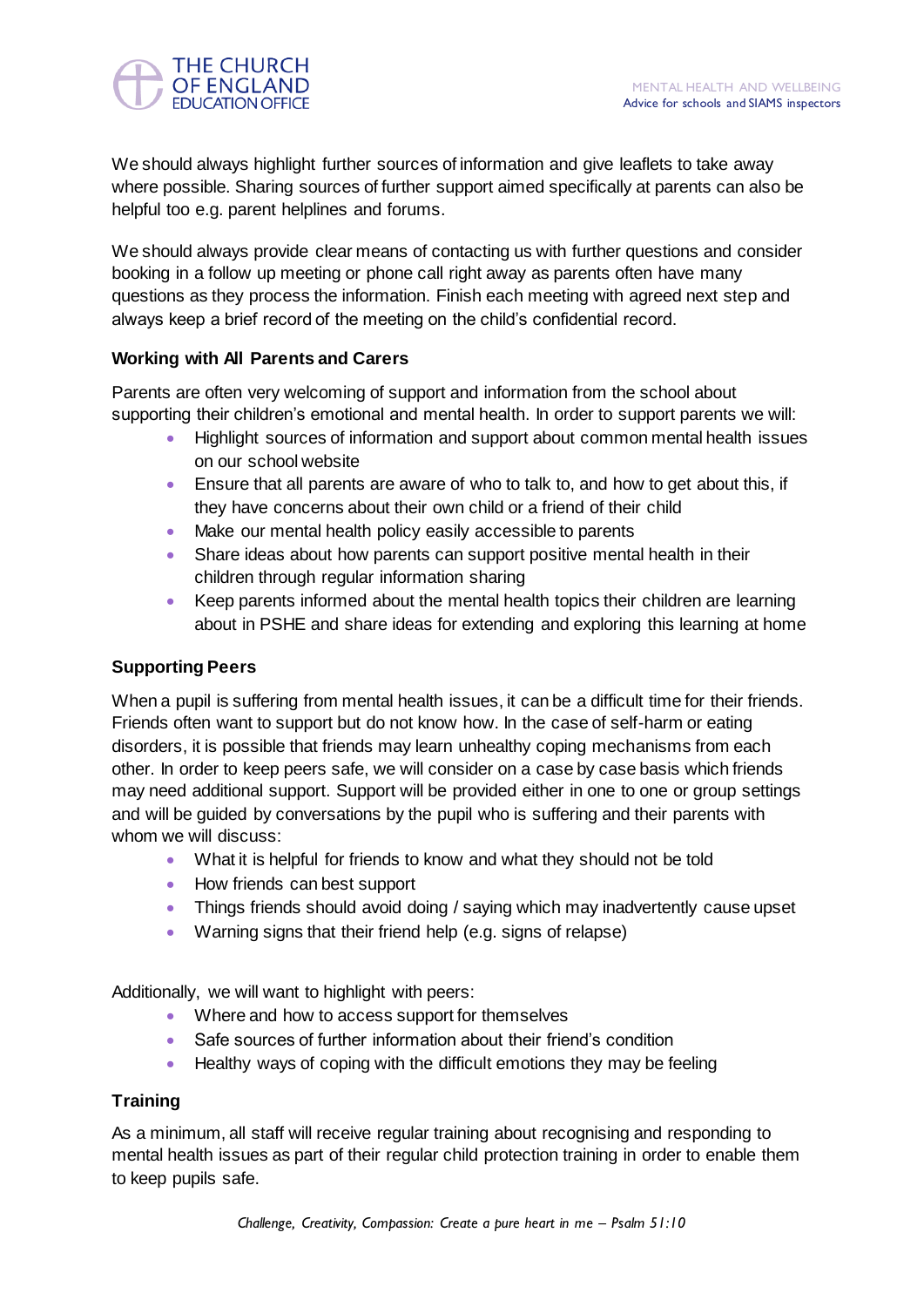

We will host relevant information on our virtual learning environment for staff who wish to learn more about mental health. The MindEd learning portal provides free online training suitable for staff wishing to know more about a specific issue.<sup>2</sup>

Training opportunities for staff who require more in-depth knowledge will be considered as part of our performance management process and additional CPD will be supported throughout the year where it becomes appropriate due developing situations with one or more pupils.

Where the need to do so becomes evident, we will host twilight training sessions for all staff to promote learning or understanding about specific issues related to mental health.

Suggestions for individual, group or whole school CPD should be discussed with C Wass, our CPD Coordinator who can also highlight sources of relevant training and support for individuals as needed.

# **Policy Review**

This policy will be reviewed every 3 years as a minimum. It is next due for review in October 2022.

Additionally, this policy will be reviewed and updated as appropriate on an ad hoc basis. If you have a question or suggestion about improving this policy, this should be addressed to C Wass our mental health lead via phone, 01787 280279, or email admin@cavendish.suffolk.sch.uk.

This policy will always be immediately updated to reflect personnel changes.

 <sup>2</sup> [www.minded.org.uk](http://www.minded.org.uk/) [accessed 02/02/18].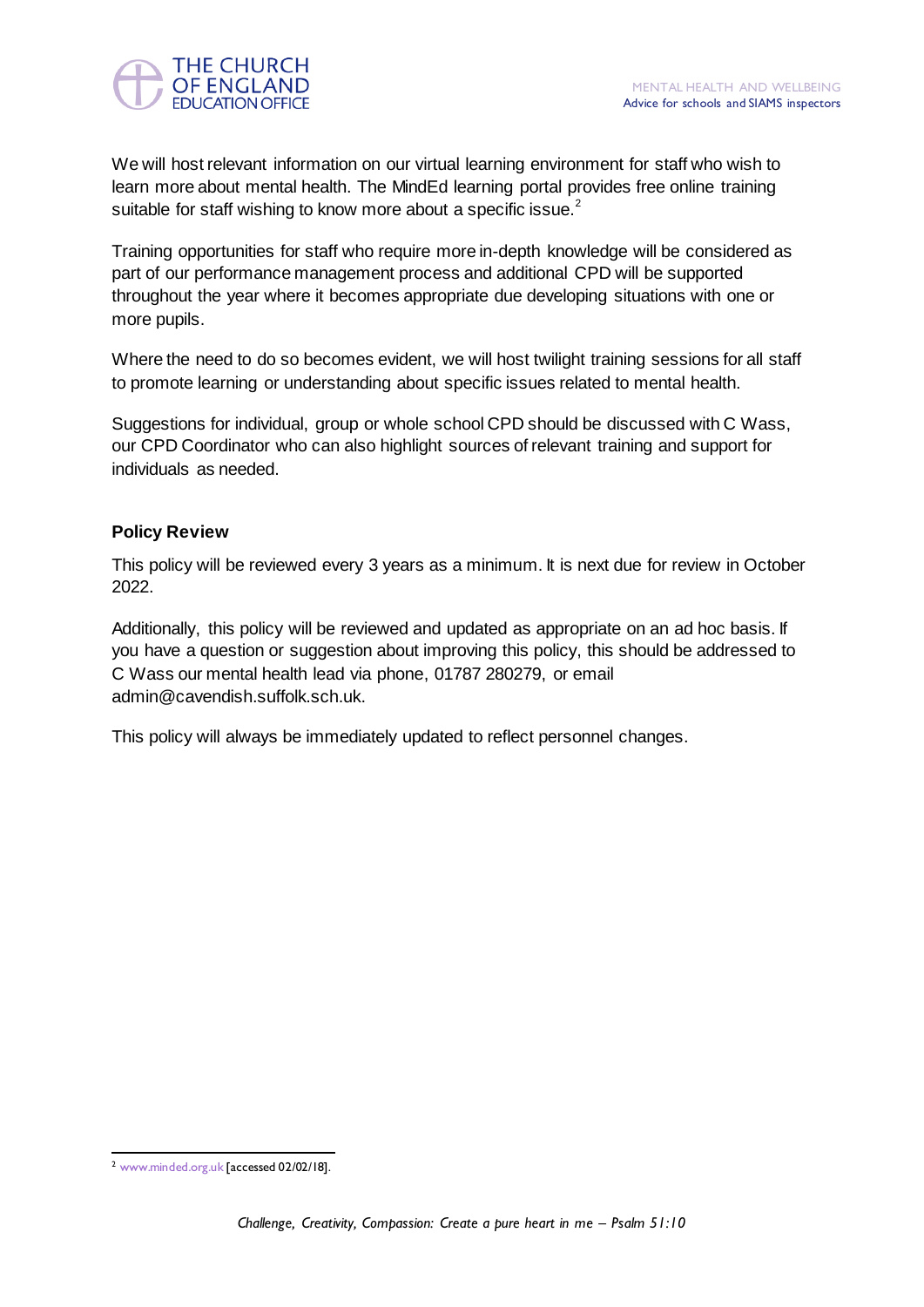

# *APPENDIX A*

Guidance above referring to the Children & Young People"s Emotional Wellbeing Hub

<https://infolink.suffolk.gov.uk/kb5/suffolk/infolink/advice.page?id=Nh2oJw7Qq4I>

# *APPENDIX B*

[Children & Young People"s Emotional Wellbeing Hub] Emotional Wellbeing Gateway – Mental Health Services and Support

<https://infolink.suffolk.gov.uk/kb5/suffolk/infolink/infolink.page?infolinkchannel=2-1-1>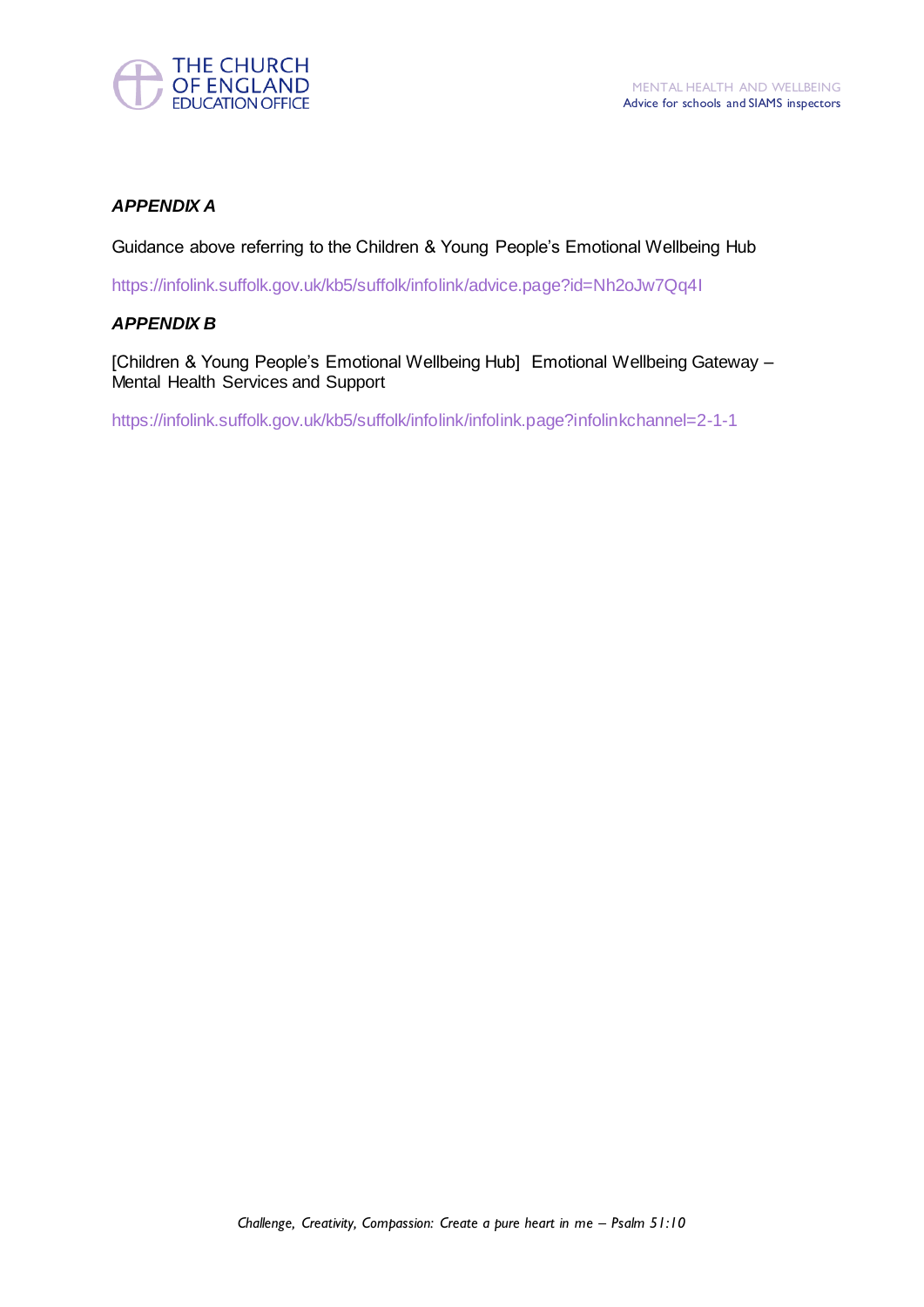

# *APPENDIX C*

# **Cavendish Church of England Primary School**

# **Early Help Offer 2019/2020**

# **Our Vision**

In our school our Christian vision shapes all we do.

# *Challenge, Creativity, Compassion: Create a pure heart in me – Psalm 51:10*

Our School Vision Statement reflects this commitment as children and staff are taught to challenge inequality, prejudice, bulling and harm; to respond with compassion and sensitivity to individual need and to respect the rights of all individuals to be safe and nurtured within God"s world.

Accessing Early Help Support at Cavendish C of E Primary School

At Cavendish C of E Primary School we are fully committed to developing the whole child. This means that in addition to ensuring academic and sporting progress, we support the development of a child's responses to the world around them and their interaction with others. In addition to a robust teaching curriculum of PSHE, within school each child chooses a named adult with whom they would feel most comfortable discussing any issues or concerns. Children"s feedback including views on emotional health and well-being are sought termly.

The whole child approach includes all aspects of a child"s life including social, emotional and mental health issues; physical needs; health; home life; friendships; attachment and nurture. Opportunities for spiritual development are offered through experiencing life through the Christian values of our school. In addition to Collective Worship, children are given opportunities for reflection and a variety of quiet spaces are created in the school grounds. We operate an "open door" policy where families and carers are encouraged to come and discuss any concerns about their child. We support Maslow"s hierarchy of needs which ensures children"s basic needs and a sense of safety and security are in place before children are able to access learning and develop further.

#### What we mean by Early Help

Early help is about stopping problems escalating. By identifying emerging problems, sharing information with other professionals and targeting assessed need, positive outcomes for children, young people and their families are increased. It relies on accurate early identification of difficulties and early action which is targeted and evaluated. It can involve intensive intervention or lighter touch support and is usually based on a clear support plan, with identified actions, responsibilities and outcomes, which is then reviewed.

Early help is a form of targeted activity, with a specific action or actions being put in place to address a defined issue or combination of issues. Effective early help relies upon us all working together, providing local support as soon as a problem arises at any point in a child"s life, from early years through to the teenage years and into early adulthood.

Providing early help is more effective in promoting the welfare of children than reacting later.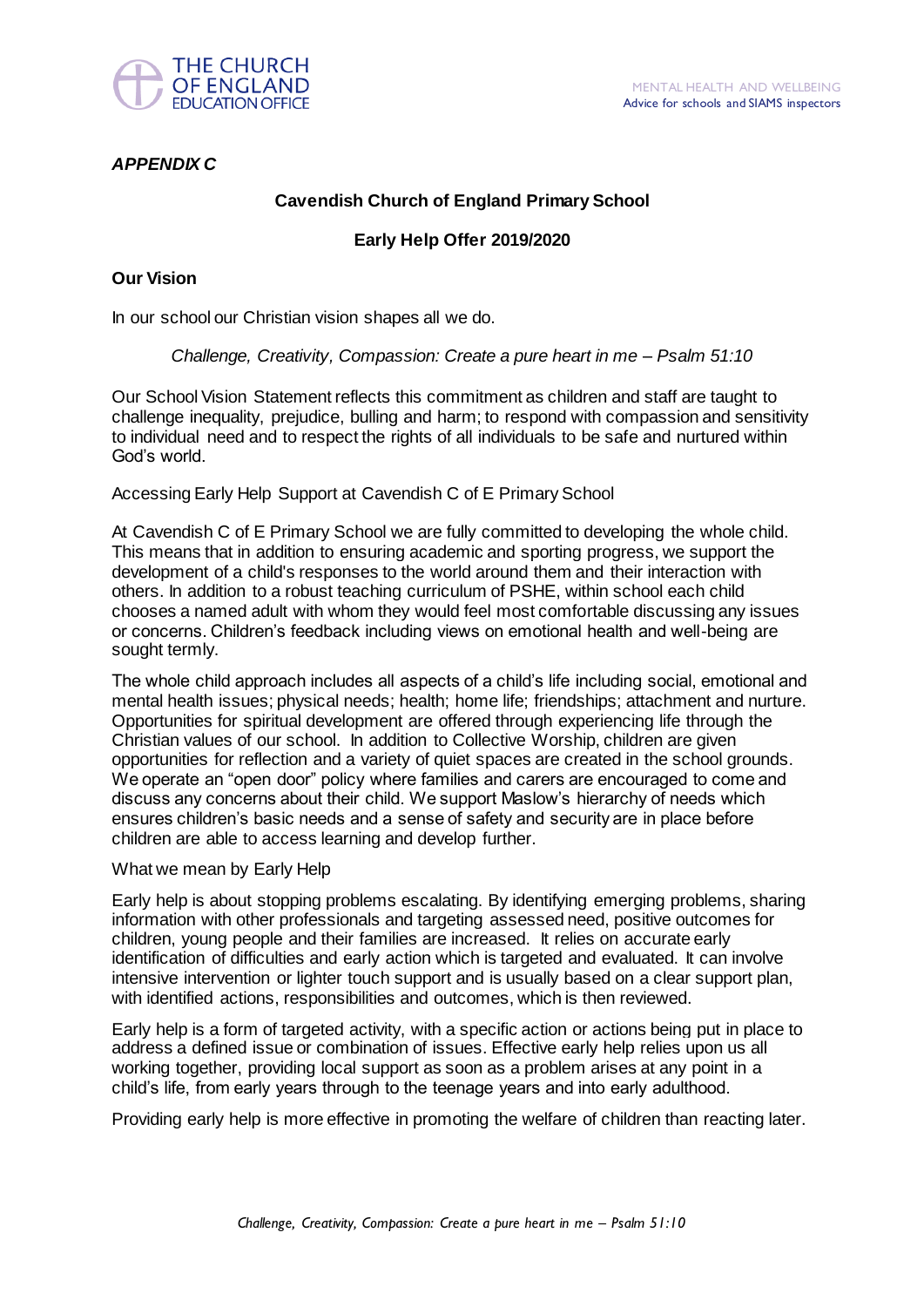

# **Support may include:**

- time with your child"s named adult, class teacher or SENDCO
- a targeted support programme for use at home / school following a meeting with your child"s teacher
- before and after school clubs
- support with social interaction and friendship groups
- wellbeing support including access to Forest Schools
- support for language and development
- access to additional support focus groups with trained SENDCOs
- access to school nursing team
- access to One Life Suffolk health and wellbeing support
- signposting to parenting support through Suffolk"s Emotional Wellbeing Gateway website \*
- bereavement support
- support for children in receipt of Free School Meals regarding residential visits, school visits and ensuring inclusion of access to the curriculum
- support from the Education Welfare Officer
- signposting to single support services
- signposting to young carers
- signposting to mediation & therapy
- support from County Inclusive Support Services (CISS)
- referral to multi-agency support networks via CAF (common assessment framework)

A CAF may be useful if your child is experiencing a range of difficulties; these might be around their emotional wellbeing or around their behaviour in the home or the local community. Most often it is when there is a combination of difficulties. Usually, if the only difficulty you and your child are experiencing is around your child"s behaviour at school, a CAF is not appropriate.

If you or your child are experiencing any difficulties, concerns, anxieties or family concerns, we would encourage you to be pro-active and make an appointment with your child's class teacher to discuss ways in which we can support your child together.

suffolk.gov.uk/children-families-and-learning/suffolk-children-and-young-peoples-emotionalwellbeing-hub Telephone: 0345 600 2090, Monday to Friday, 8.00am to 7.30pm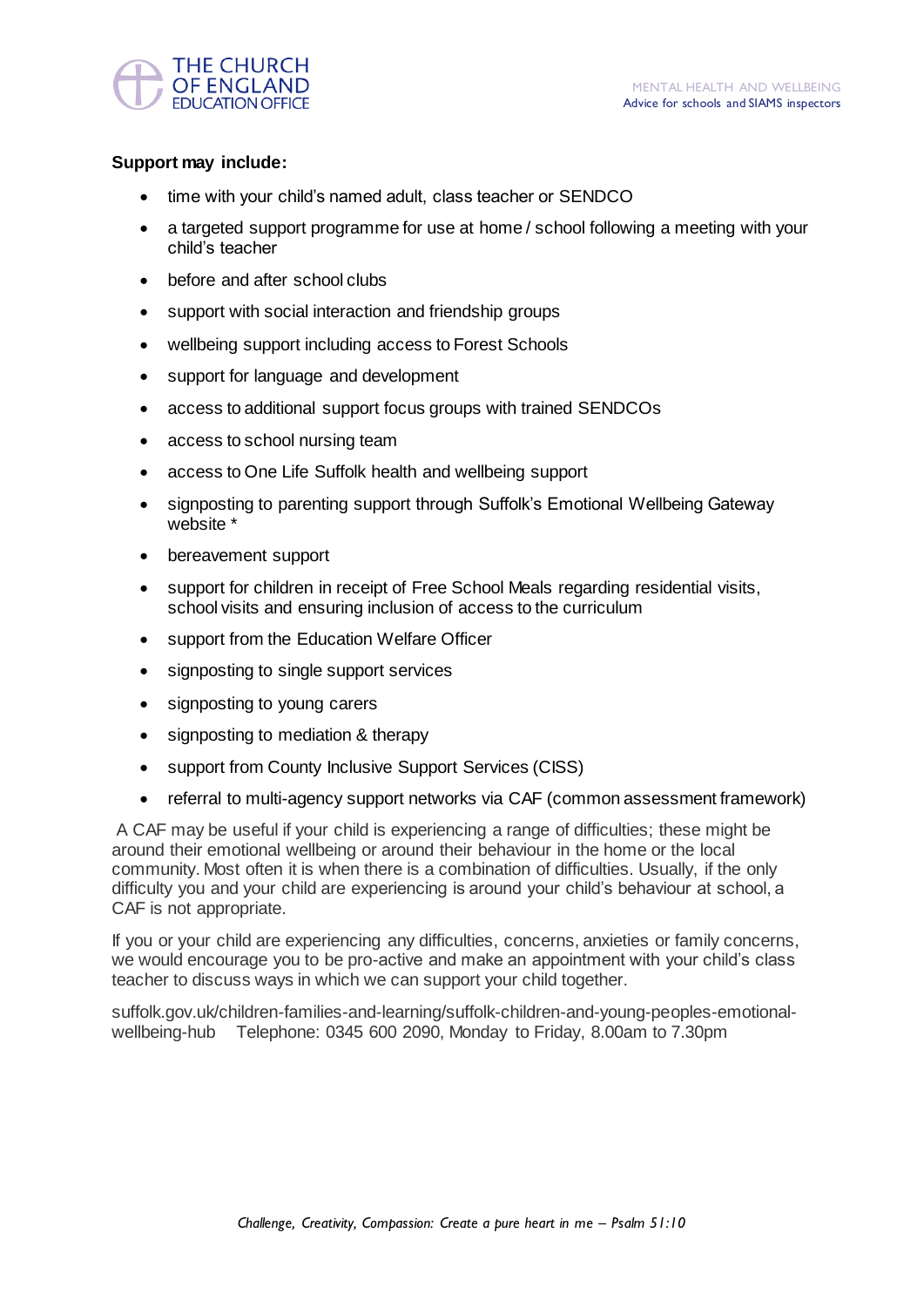

# *APPENDIX D -* **Handling Mental Health Disclosures Sensitively**

The advice below is from students themselves, in their own words, together with some additional ideas to help you in initial conversations with students when they disclose mental health concerns. This advice should be considered alongside relevant school policies on pastoral care and child protection and discussed with relevant colleagues as appropriate.

# **Focus on listening**

*"She listened, and I mean REALLY listened. She didn"t interrupt me or ask me to explain myself or anything, she just let me talk and talk and talk. I had been unsure about talking to anyone but I knew quite quickly that I"d chosen the right person to talk to and that it would be a turning point."*

If a pupil has come to you, it"s because they trust you and feel a need to share their difficulties with someone. Let them talk. Ask occasional open questions if you need to in order to encourage them to keep exploring their feelings and opening up to you. Just letting them pour out what they"re thinking will make a huge difference and marks a huge first step in recovery. Up until now they may not have admitted even to themselves that there is a problem.

# **Don't talk too much**

*"Sometimes it"s hard to explain what"s going on in my head – it doesn"t make a lot of sense and I"ve kind of gotten used to keeping myself to myself. But just "cos I"m struggling to find the right words doesn"t mean you should help me. Just keep quiet. I"ll get there in the end."*

The pupil should be talking at least three quarters of the time. If that"s not the case then you need to redress the balance. You are here to listen, not to talk. Sometimes the conversation may lapse into silence. Try not to give in to the urge to fill the gap, but rather wait until the student does so. This can often lead to them exploring their feelings more deeply. Of course, you should interject occasionally, perhaps with questions to the student to explore certain topics they"ve touched on more deeply, or to show that you understand and are supportive. Don't feel an urge to over-analyse the situation or try to offer answers. This all comes later. For now your role is simply one of supportive listener. So make sure you"re listening!

# **Don't pretend to understand**

*"I think that all teachers got taught on some course somewhere to say "I understand t how that must eel" the moment you open up. YOU DON"T – don"t even pretend to, it"s not helpful, it"s insulting."*

The concept of a mental health difficult such as an eating disorder or obsessive compulsive disorder (OC) can seem completely alien if you"ve never experienced their difficulties first hand. You may find yourself wondering why on earth someone would do these things to themselves, but don"t explore those feelings with the sufferer. Instead listen hard to what they"re saying and encourage them to talk and you"ll slowly start to understand what steps they might be ready to take in order to start making some changes.

#### **Don't be afraid to make eye contact**

*"She was so disgusted by what I told her that she couldn"t bear to look at me".*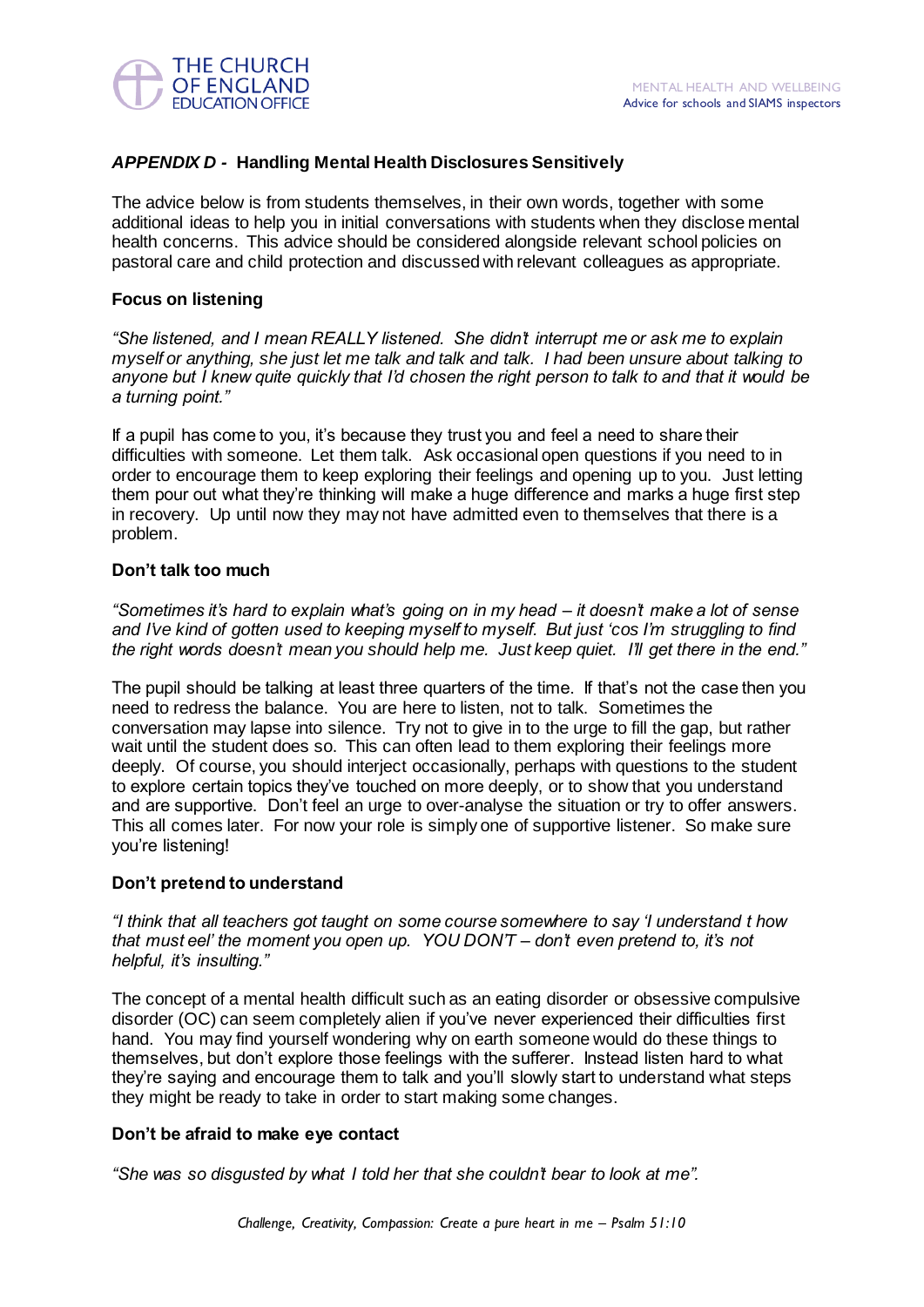

It's important to try to maintain a natural level of eye contact (even if you have to think very hard about doing so and it doesn't feel natural to you at all). If you make too much eye contact, the pupil may interpret this as you starting at them. They may think that you are horrified about what they are saying o think they are a 'freak'.

On the other hand, if you don"t make eye contact at all then a pupil may interpret this as you are being disgusted by them – to the extent that you can"t bring yourself to look at them. Making an effort to maintain natural eye contact will convey a very positive message to the student.

# **Offer Support**

*"I was worried how she"d react, but my Mum just listened then said "How can I support you?" – no-one had asked me that before and t made me realise that she cared. Between us we thought of some really practical things she could do to help me stop self-harming""*

Never leave this kind of conversation without agreeing next steps. These will be informed by your conversations with appropriate colleagues and the schools" policies on such issues. Whatever happens, you should have some form of next steps to carry out after the conversation because this will help the pupil to realise that you"re working with them to move things forward.

# **Acknowledge how hard it is to discuss these issues**

*"Talking about my bingeing for the first time was the hardest thing I ever did. When I was done talking, my teachers looked me in the eye and said "That must have been really tough" – he was right, it was, but it meant so much that he realised what a big deal it was for me."*

It can take a young person weeks or even months to admit they have a problem to themselves, let alone share that with anyone else. If a student chooses to confide in you, you should feel proud and privileged that they have such a high level of trust in you. Acknowledging both how brave they have been, and how glad you are they chose to speak to you, conveys positive messages of support to the pupil.

#### **Don't assume that an apparently negative response is actually a negative response**

*"The anorexic voice in my head was telling me to push help away so I was saying no. But there was a tiny part of me that wanted to get better. I just couldn"t say it out loud or else I"d have to punish myself."*

Despite the fact that a pupil has confided in you, and may even have expressed a desire to get on top of their illness, that doesn't mean they'll readily accept help. The illness may ensure they resist any form of help for as long as they possibly can. Don"t be offended or upset if your offers of help are met with anger, indifference or insolence, it"s the illness talking, not the student.

#### **Never break your promises**

*"Whatever you say you"ll do you have to do or else the trust we"ve built in you will be smashed to smithereens. And never lie. Just be honest. If you"re going to tell someone just be upfront about it, we can handle that, what we can"t handle is having our trust broken."*